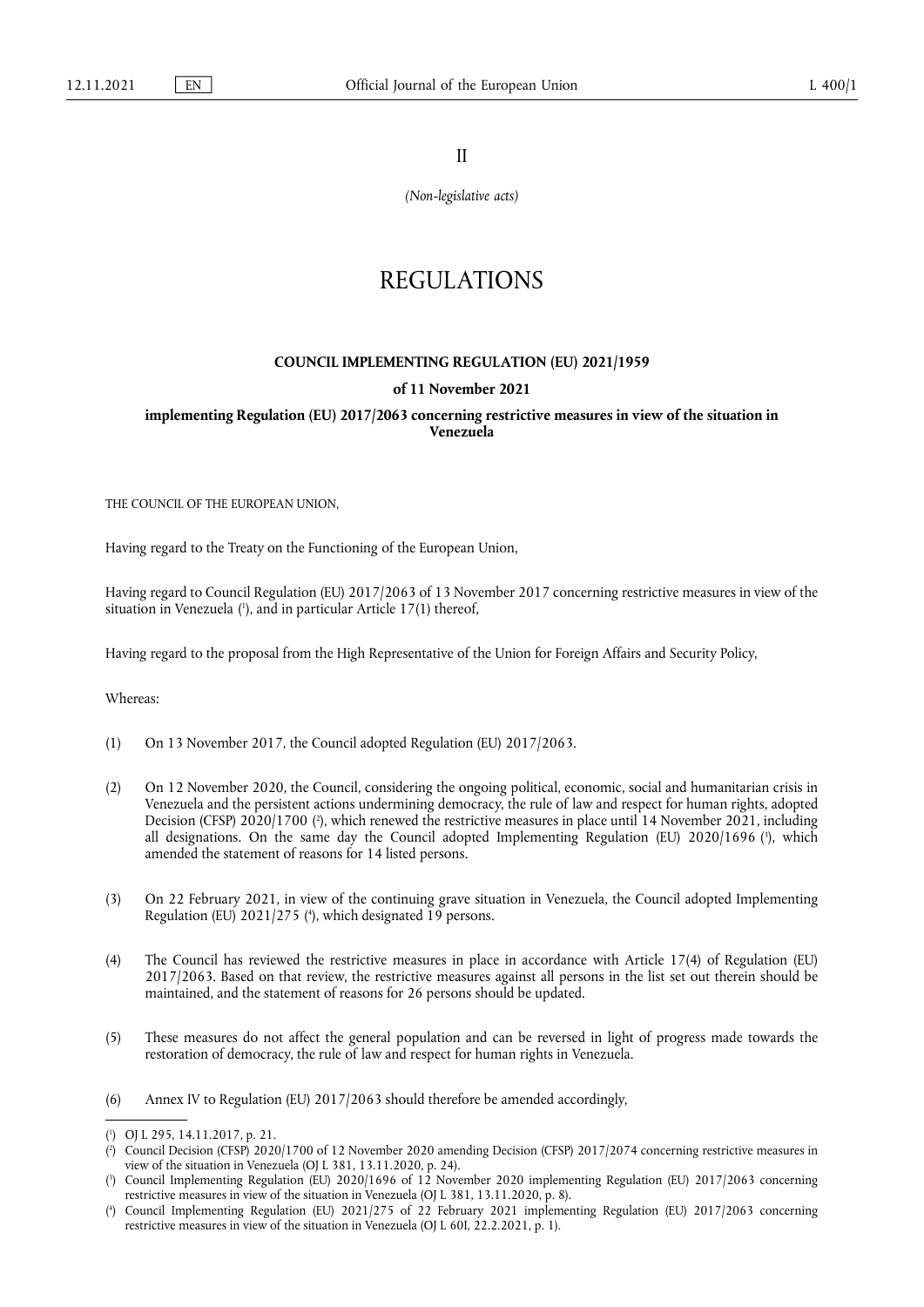HAS ADOPTED THIS REGULATION:

*Article 1*

Annex IV to Regulation (EU) 2017/2063 is amended as set out in the Annex to this Regulation.

*Article 2*

This Regulation shall enter into force on the day following that of its publication in the *Official Journal of the European Union*.

This Regulation shall be binding in its entirety and directly applicable in all Member States.

Done at Brussels, 11 November 2021.

*For the Council The President* Z. POČIVALŠEK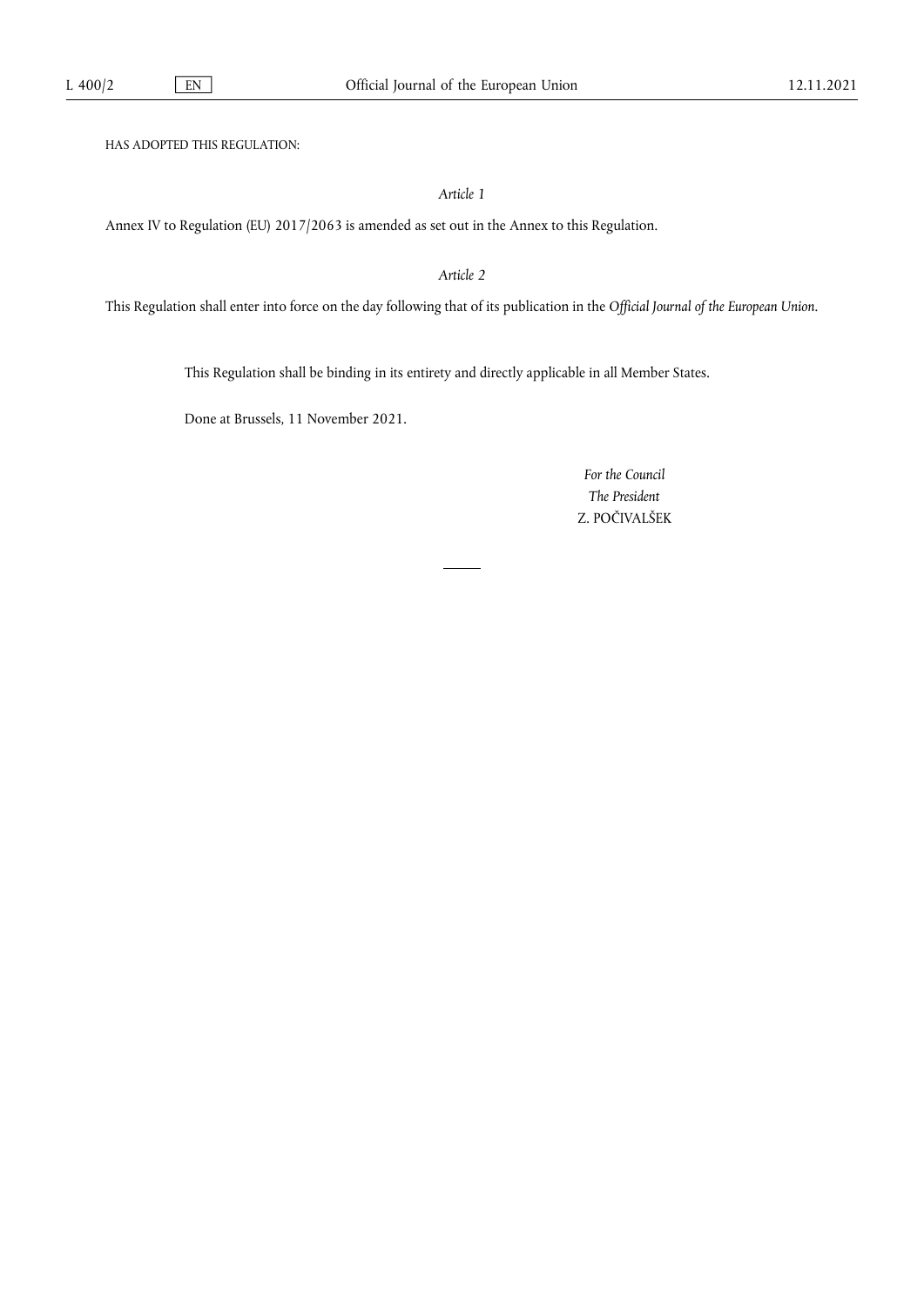12.11.2021

 $\boxed{\text{EN}}$ 

 $1400/3$ 

In Annex IV to Regulation (EU) 2017/2063, entries 1, 4, 7, 10, 12, 18, 20, 25, 27, 28, 29, 34, 35, 36, 37, 41, 42, 43, 44, 45, 46, 47, 48, 51, 53 and 55 are replaced by the following:

|                 | Name                                                      | Identifying information                           | Reasons                                                                                                                                                                                                                                                                                                                                                                                                                                                                                                                                                                                                                                                                                                                                                                                                                                                                                           | Date of listing |
|-----------------|-----------------------------------------------------------|---------------------------------------------------|---------------------------------------------------------------------------------------------------------------------------------------------------------------------------------------------------------------------------------------------------------------------------------------------------------------------------------------------------------------------------------------------------------------------------------------------------------------------------------------------------------------------------------------------------------------------------------------------------------------------------------------------------------------------------------------------------------------------------------------------------------------------------------------------------------------------------------------------------------------------------------------------------|-----------------|
| <sup>'1</sup> . | Néstor Luis REVEROL TORRES                                | Date of birth: 28 October<br>1964<br>Gender: male | Minister for Electrical Energy since October 2020, Vice-President of Public Works and Services<br>and Executive Secretary of the Electrical General Staff since April 2019. Minister for Interior,<br>Justice and Peace from 2016 until October 2020. General in Chief of the Bolivarian National<br>Guard since August 2020. Responsible for serious human rights violations, including the torture<br>of (political) prisoners, and the repression of the democratic opposition in Venezuela, including<br>the prohibition and repression of political demonstrations, committed by security forces under<br>his command.                                                                                                                                                                                                                                                                       | 22.1.2018       |
| 4.              | Antonio José BENAVIDES<br><b>TORRES</b>                   | Date of birth: 13 June 1961<br>Gender: male       | Member of the non-democratically elected National Assembly. Chief of the Capital District<br>(Distrito Capital) Government until January 2018. General Commander of the Bolivarian<br>National Guard until 21 June 2017. Involved in the repression of civil society and democratic<br>opposition in Venezuela, and responsible for serious human rights violations committed by the<br>Bolivarian National Guard under his command. His actions and policies as General Commander<br>of the Bolivarian National Guard, including the Bolivarian National Guard taking the lead in the<br>policing of civilian demonstrations and publicly advocating that military courts should have<br>jurisdiction over civilians, have undermined the rule of law in Venezuela.                                                                                                                              | 22.1.2018       |
| 7.              | Diosdado CABELLO RONDÓN                                   | Date of birth: 15 April 1963<br>Gender: male      | Member of the non-democratically elected National Assembly, former President of the<br>Constituent Assembly and First Vice-President of the United Socialist Party of Venezuela (PSUV).<br>Involved in undermining democracy and the rule of law in Venezuela, including by using the<br>media to publicly attack and threaten political opposition, other media and civil society.                                                                                                                                                                                                                                                                                                                                                                                                                                                                                                               | 22.1.2018       |
| 10.             | Jesús Rafael SUÁREZ CHOURIO   Date of birth: 19 July 1962 | Gender: male                                      | President of the Defence and Security Committee of the non-democratically elected National<br>Assembly since January 2021. Former Chief of the General Staff of the Commander-in-Chief of<br>the Armed Forces (between July 2019 and September 2020). Former Commander in Chief of the<br>Venezuelan Bolivarian National Army (until July 2019). Former General Commander of the<br>Venezuelan Bolivarian National Army and former Commander of Venezuela's Comprehensive<br>Defence Region of the Central Zone (REDI Central). Responsible for serious human rights<br>violations by forces under his command during his tenure as General Commander of the<br>Venezuelan Bolivarian National Army, including the use of excessive force and the mistreatment<br>of detainees. He has targeted the democratic opposition and supported the use of military courts<br>to try civilian protestors. | 25.6.2018       |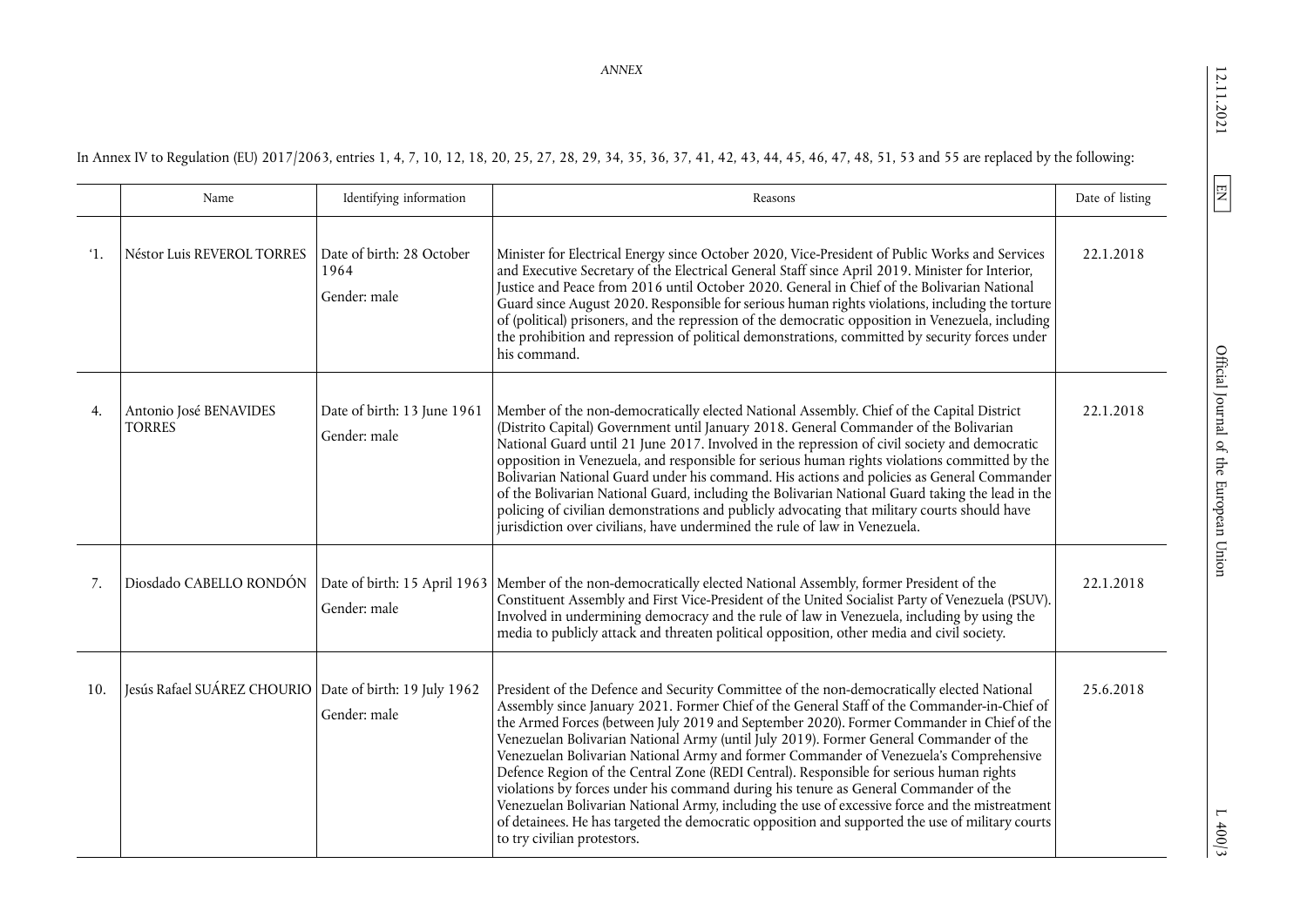|     | Name                                        | Identifying information                                                                                                          | Reasons                                                                                                                                                                                                                                                                                                                                                                                                                                                                                                                                                                                                                                                                        | Date of listing |
|-----|---------------------------------------------|----------------------------------------------------------------------------------------------------------------------------------|--------------------------------------------------------------------------------------------------------------------------------------------------------------------------------------------------------------------------------------------------------------------------------------------------------------------------------------------------------------------------------------------------------------------------------------------------------------------------------------------------------------------------------------------------------------------------------------------------------------------------------------------------------------------------------|-----------------|
| 12. | Delcy Eloina RODRÍGUEZ<br><b>GÓMEZ</b>      | Date of birth: 18 May 1969<br>Gender: female                                                                                     | Vice-President of Venezuela, Minister of the Economy, Finances and Trade. Former President of<br>the illegitimate Constituent Assembly and former member of the Presidential Commission for<br>the illegitimate National Constituent Assembly. Her actions in the Presidential Commission and<br>then as President of the illegitimate Constituent Assembly have undermined democracy and the<br>rule of law in Venezuela, including usurping the powers of the National Assembly and using<br>them to target the opposition and to prevent them from taking part in the political process.                                                                                    | 25.6.2018       |
| 18. | Xavier Antonio MORENO<br><b>REYES</b>       | Gender: male                                                                                                                     | Secretary-General of the National Electoral Council (CNE) from 2009 until June 2020. In that<br>role, Moreno Reyes facilitated, legitimised and gave credibility to CNE decisions, since the<br>Secretary-General of the CNE has a role in agenda-setting and formalising decisions. Moreno<br>Reyes remained Secretary-General of CNE while democracy was severely undermined and the<br>independent role of the CNE within the electoral process was compromised. He is therefore<br>responsible for undermining democracy in Venezuela, including facilitating the establishment of<br>the illegitimate Constituent Assembly and the manipulation of the electoral process. | 25.6.2018       |
| 20. | Rafael Ramón BLANCO<br><b>MARRERO</b>       | Date of birth: 28 February<br>1968<br>ID number: V-6250588<br>Gender: male                                                       | Division General of the Venezuelan Bolivarian National Army since 5 July 2019. Former deputy<br>Director of the Directorate-General of Military Counter-Intelligence (Dirección General de<br>Contrainteligencia Militar (DGCIM)). Responsible for serious human rights violations, including<br>torture, the use of excessive force and the mistreatment of detainees in DGCIM facilities, that<br>were committed by DGCIM officials under his command. Linked to the death of Captain Acosta.                                                                                                                                                                                | 27.9.2019       |
| 25. | Hannover Esteban GUERRERO<br><b>MIJARES</b> | Date of birth: 14 January<br>1971<br>Gender: male                                                                                | Second Commander and Chief of Staff of the 35th Military Police Brigade since August 2020.<br>Head of Investigations at the Directorate-General of Military Counter-Intelligence (Dirección<br>General de Contrainteligencia Militar (DGCIM)) from at least April 2019 to August 2019. As<br>Head of Investigations, he supervised the DGCIM facility in Boleita. Responsible for serious<br>human rights violations, including torture, the use of excessive force and the ill-treatment of<br>detainees committed by himself and by officials under his command, particularly in Boleita.<br>Linked to the death of Captain Acosta.                                          | 27.9.2019       |
| 27. | Gladys DEL VALLE REQUENA                    | Date of birth: 9 November<br>1952<br>Place of birth: Puerto Santo,<br>Sucre, Venezuela<br>ID number: V-4114842<br>Gender: female | Member of the non-democratically elected National Assembly and former member and the<br>Second Vice-President of the non-recognised National Constituent Assembly (ANC). In her<br>leading role in the non-recognised ANC, she has undermined democracy and the rule of law in<br>Venezuela including by signing the decree that stripped the president of the National Assembly<br>of Venezuela, Juan Guaidó, of his parliamentary immunity.                                                                                                                                                                                                                                  | 29.6.2020       |

 $\frac{100}{4}$  and  $\frac{100}{4}$  and  $\frac{100}{4}$  and  $\frac{100}{4}$  and  $\frac{100}{4}$  and  $\frac{100}{4}$  and  $\frac{100}{4}$  and  $\frac{100}{4}$  and  $\frac{100}{4}$  and  $\frac{100}{4}$  and  $\frac{100}{4}$  and  $\frac{100}{4}$  and  $\frac{100}{4}$  and  $\frac{100}{4}$  a Official Journal of the European Union

 $1400/4$ 

 $\boxed{\text{N} }$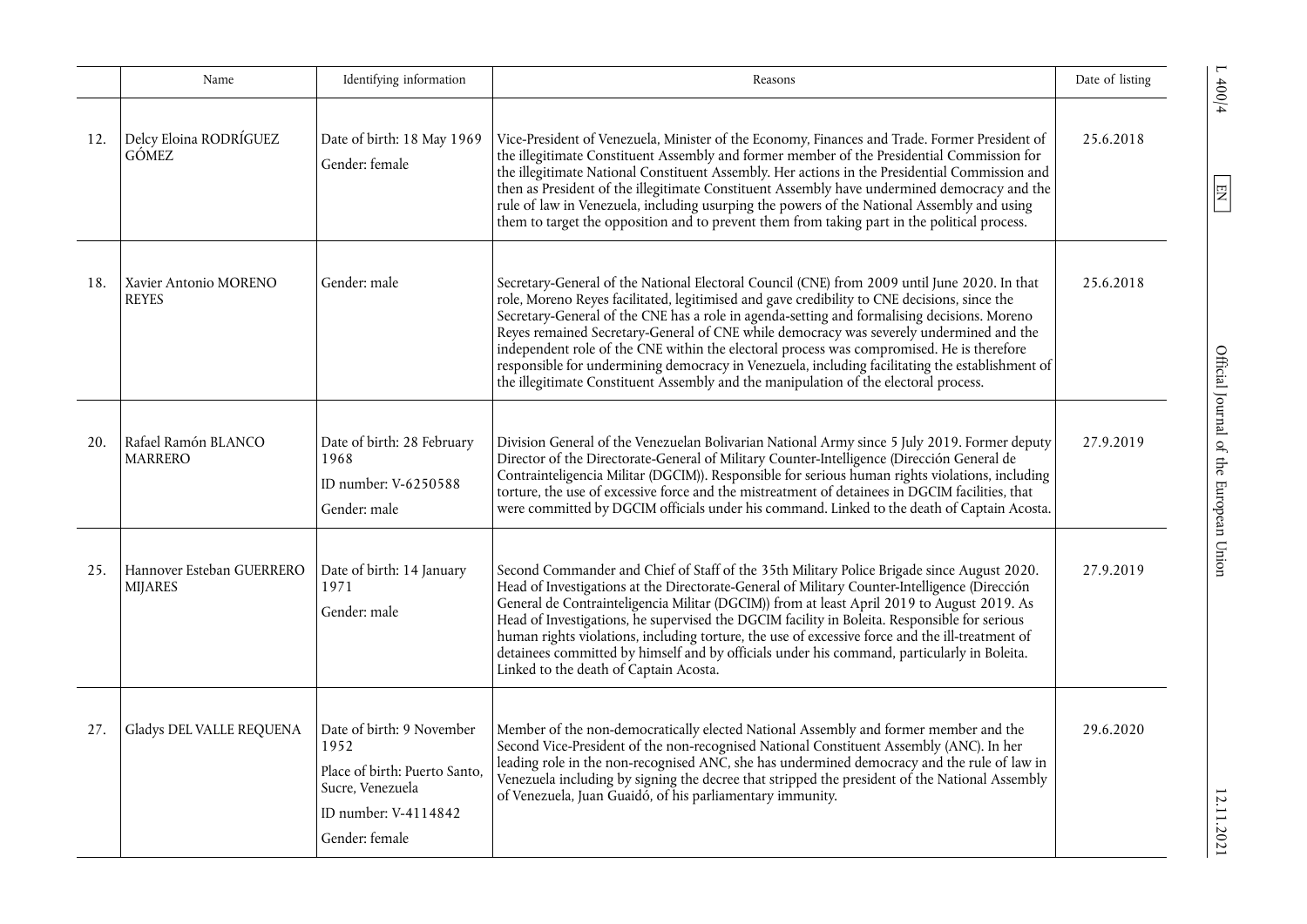|     | Name                                    | Identifying information                                                                                                          | Reasons                                                                                                                                                                                                                                                                                                                                                                                                                                                                                                                                                                                                                                                                                                                                                                                                                                                                                                                                                                                                   | Date of listing |
|-----|-----------------------------------------|----------------------------------------------------------------------------------------------------------------------------------|-----------------------------------------------------------------------------------------------------------------------------------------------------------------------------------------------------------------------------------------------------------------------------------------------------------------------------------------------------------------------------------------------------------------------------------------------------------------------------------------------------------------------------------------------------------------------------------------------------------------------------------------------------------------------------------------------------------------------------------------------------------------------------------------------------------------------------------------------------------------------------------------------------------------------------------------------------------------------------------------------------------|-----------------|
| 28. | Tania Valentina DÍAZ<br>GONZÁLEZ        | Date of birth: 18 June 1963<br>Place of birth: Caracas,<br>Distrito Capital, Venezuela<br>ID number: V-6432672<br>Gender: female | Member of the non-democratically elected National Assembly and former First Vice-President of<br>the non-recognised National Constituent Assembly (ANC). In her leading role in the non-<br>recognised ANC she has undermined democracy and the rule of law in Venezuela, including by<br>signing the decree that stripped the president of the National Assembly of Venezuela, Juan<br>Guaidó, of his parliamentary immunity.                                                                                                                                                                                                                                                                                                                                                                                                                                                                                                                                                                            | 29.6.2020       |
| 29. | Elvis Eduardo HIDROBO<br><b>AMOROSO</b> | Place of birth: Caracas,<br>Distrito Capital, Venezuela<br>ID number: V-7659695<br>Gender: male                                  | Date of birth: 4 August 1963 Comptroller General, since 23 October 2018, and former First and Second Vice-President of the<br>non-recognised National Constituent Assembly (ANC). His actions have undermined democracy<br>and the rule of law in Venezuela, including by banning opposition members from holding public<br>office for 15 years and leading the non-recognised ANC, signing the 'law against hatred',<br>justifying the removal of a legally-elected opposition governor and banning Juan Guaidó from<br>running for any public office.                                                                                                                                                                                                                                                                                                                                                                                                                                                   | 29.6.2020       |
| 34. | Luis Eduardo PARRA RIVERO               | Date of birth: 7 July 1978<br>ID number: V-14211633<br>Gender: male                                                              | Member of the non-democratically elected National Assembly. As a member of the National<br>Assembly elected in 2015, he staged his election as President of the National Assembly on<br>5 January 2020, thereby undermining democracy and the rule of law in Venezuela. The election<br>took place while entry of several parliamentarians to the premises of the National Assembly was<br>blocked by military police, and without a quorum being reached. Therefore, opposition<br>members had to organise themselves outside of the premises of the National Assembly to<br>re-elect Juan Guaido as its President. Shortly after the staged election of Parra Rivero, supported<br>by the regime's political party (PSUV), Parra Rivero was welcomed by Maduro and the non-<br>recognised National Constituent Assembly (ANC).                                                                                                                                                                          | 29.6.2020       |
| 35. | Franklyn Leonardo DUARTE                | Date of birth: 15 May 1977<br>ID number: V-3304045<br>Gender: male                                                               | Member of the non-democratically elected National Assembly. Former member and<br>illegitimately elected first Vice-President of the National Assembly elected in 2015. As a member<br>of the National Assembly elected in 2015, he staged his election as the first Vice-President of the<br>National Assembly on 5 January 2020, thereby undermining democracy and the rule of law in<br>Venezuela. The election took place while entry of several parliamentarians to the premises of the<br>National Assembly was blocked by military police, and without a quorum being reached.<br>Therefore, opposition members had to organise themselves outside of the premises of the<br>National Assembly to re-elect Juan Guaido as its President. Shortly after the staged election of<br>Duarte, supported by the regime's political party (PSUV), the election of the Board of Directors<br>of the National Assembly was welcomed by Maduro and the non-recognised National<br>Constituent Assembly (ANC). | 29.6.2020       |

 $\frac{12.11.2021}{ }$ 

 $\boxed{\Xi}$ 

EN Official Journal of the European Union 12.11.2021 L 400/5 Official Journal of the European Union

 $L \frac{400}{5}$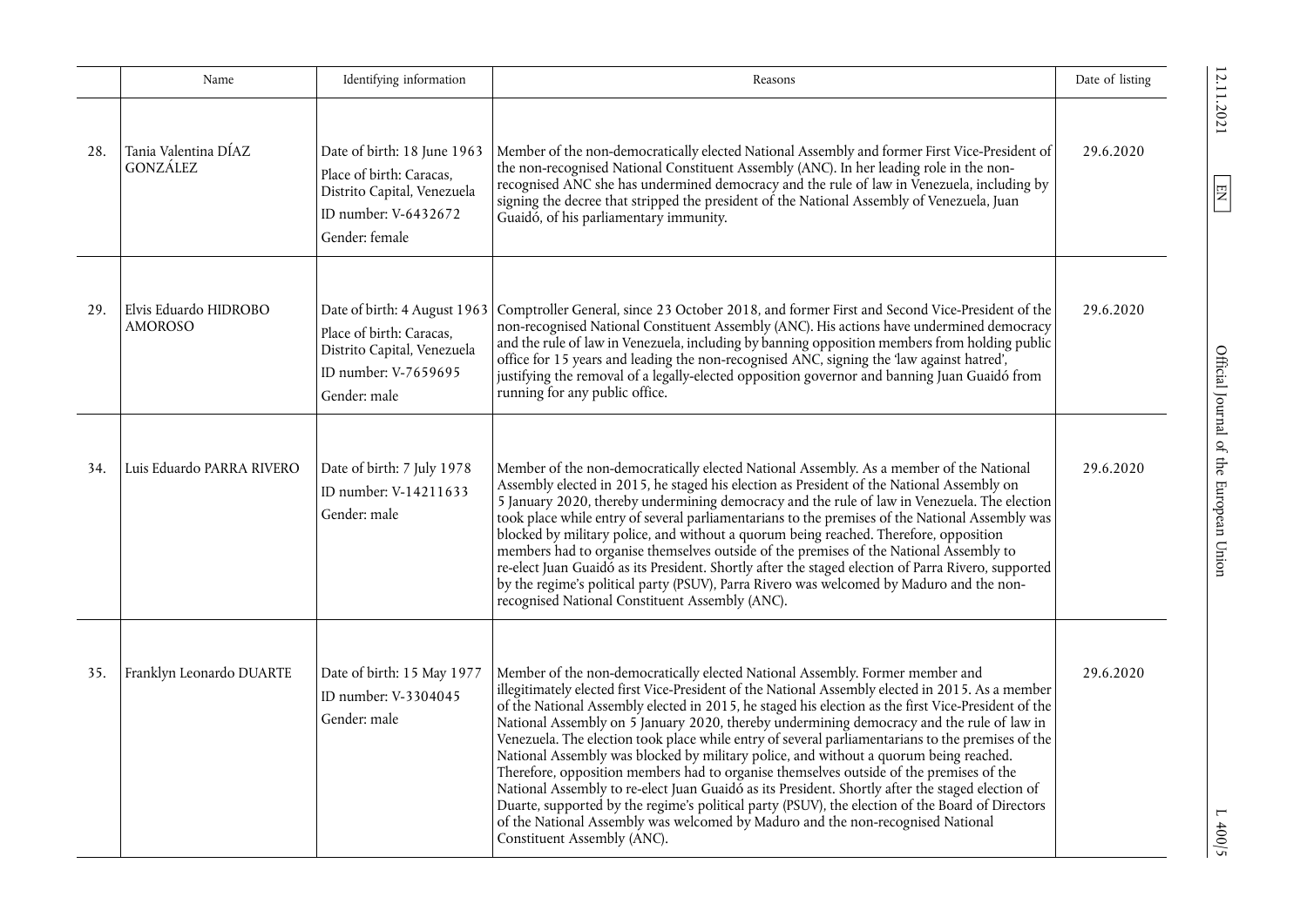|     | Name                                      | Identifying information                                                    | Reasons                                                                                                                                                                                                                                                                                                                                                                                                                                                                                                                                                                                                                                                                                                                                                                                                                                                                                                                                                                                                                                                                                                                                                                                                                                                                                                                                                                   | Date of listing |
|-----|-------------------------------------------|----------------------------------------------------------------------------|---------------------------------------------------------------------------------------------------------------------------------------------------------------------------------------------------------------------------------------------------------------------------------------------------------------------------------------------------------------------------------------------------------------------------------------------------------------------------------------------------------------------------------------------------------------------------------------------------------------------------------------------------------------------------------------------------------------------------------------------------------------------------------------------------------------------------------------------------------------------------------------------------------------------------------------------------------------------------------------------------------------------------------------------------------------------------------------------------------------------------------------------------------------------------------------------------------------------------------------------------------------------------------------------------------------------------------------------------------------------------|-----------------|
| 36. | José Gregorio NORIEGA<br><b>FIGUEROA</b>  | Date of birth: 21 February<br>1969<br>ID number: V-8348784<br>Gender: male | Member of the non-democratically elected National Assembly. Former member and<br>illegitimately elected second Vice-President of the National Assembly elected in 2015.<br>Illegitimately appointed director of the ad-hoc board of the political party Voluntad Popular. As<br>a member of the National Assembly elected in 2015, he staged his election as the second Vice-<br>President of the National Assembly on 5 January 2020, thereby undermining democracy and the<br>rule of law in Venezuela. The election took place while entry of several parliamentarians to the<br>premises of the National Assembly was blocked by military police, and without a quorum being<br>reached. Therefore, opposition members had to organise themselves outside of the premises of<br>the National Assembly to re-elect Juan Guaidó as its President. Shortly after the staged election of<br>Noriega, supported by the regime's political party (PSUV), the election of the Board of Directors<br>of the National Assembly was welcomed by Maduro and the non-recognised National<br>Constituent Assembly (ANC). In July 2020, Noriega, helped by the Venezuelan Supreme Court<br>of Justice (Tribunal Supremo de Justicia (TSJ)), illegitimately took over the leadership of the<br>political party Voluntad Popular, thereby further undermining democracy in Venezuela. | 29.6.2020       |
| 37. | Remigio CEBALLOS ICHASO                   | Date of birth: 1 May 1963<br>ID-number: V-6557495<br>Gender: male          | Former commander of the Operational and Strategic Command of the Bolivarian National<br>Armed Forces of Venezuela (Comando Estratégico Operacional Fuerzas Armadas Nacionales<br>Bolivarianas (CEOFANB)), the highest organ in the Venezuelan Armed Forces (June 2017-July<br>2021). CEOFANB controls the Bolivarian National Armed Forces (FANB) and the Bolivarian<br>National Guard. CEOFANB is also responsible for coordinating FANB interventions in<br>demonstrations.<br>In his position as commander of CEOFANB, he was responsible for serious human rights<br>violations, including the use of excessive force and inhuman and degrading treatment by officials<br>of the FANB and by subordinate forces under his command, including the Bolivarian National<br>Guard. Various sources, including the Independent International Fact-Finding Mission on the<br>Bolivarian Republic of Venezuela, attribute human rights violations to FANB and the Bolivarian<br>National Guard.                                                                                                                                                                                                                                                                                                                                                                              | 22.2.2021       |
| 41. | Luis Fernando DAMIANI<br><b>BUSTILLOS</b> | Gender: male                                                               | Date of birth: 27 April 1946 Judge of the Constitutional Chamber of the Supreme Court (Tribunal Supremo de Justicia (TSJ)).<br>As a member of the Constitutional Chamber of the Supreme Court, he is responsible for actions,<br>statements and rulings that have usurped the constitutional powers of the National Assembly<br>and undermined the opposition's electoral rights including the unilateral appointment by the<br>Supreme Court of the National Electoral Council (Consejo Nacional Electoral (CNE)) in June<br>2020 and the suspension and unilateral replacement of the leadership of three of the main<br>democratic opposition parties in June and July 2020, as well as the extension of the ruling on<br>Acción Democrática for one more year in May 2021. His actions have therefore undermined<br>democracy and the rule of law in Venezuela, and he has supported and facilitated the<br>undermining of democracy and the rule of law by the executive branch.                                                                                                                                                                                                                                                                                                                                                                                     | 22.2.2021       |

 $E_A = 121112021$   $E_A = 121112021$   $E_B = 12112021$   $E_B = 12112021$   $E_B = 12112021$   $E_B = 12112021$   $E_B = 12112021$   $E_B = 12112021$   $E_B = 12112021$   $E_B = 12112021$   $E_B = 12112021$   $E_B = 12112021$   $E_B = 12112021$   $E_B = 12112021$   $E_B = 1211$ Official Journal of the European Union

 $\frac{1}{200/6}$ 

 $\boxed{\text{N} }$ 

12.11.2021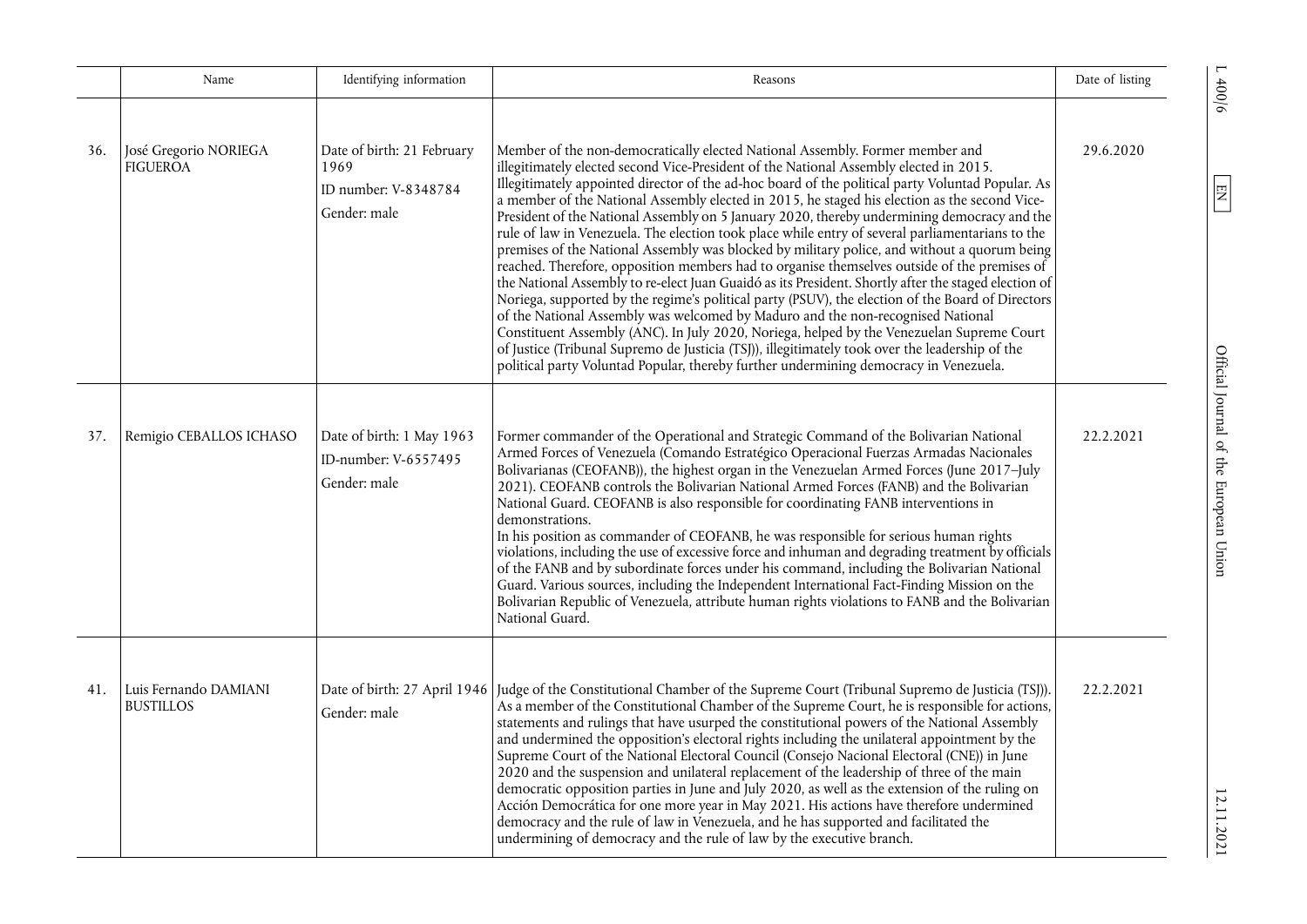|     | Name                                                    | Identifying information                       | Reasons                                                                                                                                                                                                                                                                                                                                                                                                                                                                                                                                                                                                                                                                                                                                                                                                                                                                                                                                                                                                                                                                                           | Date of listing |
|-----|---------------------------------------------------------|-----------------------------------------------|---------------------------------------------------------------------------------------------------------------------------------------------------------------------------------------------------------------------------------------------------------------------------------------------------------------------------------------------------------------------------------------------------------------------------------------------------------------------------------------------------------------------------------------------------------------------------------------------------------------------------------------------------------------------------------------------------------------------------------------------------------------------------------------------------------------------------------------------------------------------------------------------------------------------------------------------------------------------------------------------------------------------------------------------------------------------------------------------------|-----------------|
| 42. | Lourdes Benicia SUÁREZ<br><b>ANDERSON</b>               | Date of birth: 7 March 1965<br>Gender: female | President of the Constitutional Chamber and first Vice-president of the Supreme Court since<br>5 February 2021. Judge of the Constitutional Chamber of the Supreme Court (Tribunal Supremo<br>de Justicia (TSJ)) since December 2005. As a member of the Constitutional Chamber of the<br>Supreme Court, she is responsible for actions, statements and rulings that have usurped the<br>constitutional powers of the National Assembly and undermined the opposition's electoral<br>rights including the unilateral appointment by the Supreme Court of the National Electoral<br>Council (Consejo Nacional Electoral (CNE)) in June 2020 and the suspension and unilateral<br>replacement of the leadership of three of the main democratic opposition parties in June and<br>July 2020, as well as the extension of the ruling on Acción Democrática for one more year in<br>May 2021. Her actions have therefore undermined democracy and the rule of law in Venezuela,<br>and she has supported and facilitated the undermining of democracy and the rule of law by the<br>executive branch. | 22.2.2021       |
| 43. | Calixto Antonio ORTEGA RÍOS   Date of birth: 12 October | 1950<br>Gender: male                          | Judge of the Constitutional Chamber of the Supreme Court (Tribunal Supremo de Justicia (TSJ)).<br>As a member of the Constitutional Chamber of the Supreme Court, he is responsible for actions,<br>statements and rulings that have usurped the constitutional powers of the National Assembly<br>and undermined the opposition's electoral rights including the unilateral appointment by the<br>Supreme Court of the National Electoral Council (Consejo Nacional Electoral (CNE)) in June<br>2020 and the suspension and unilateral replacement of the leadership of three of the main<br>democratic opposition parties in June and July 2020, as well as the extension of the ruling on<br>Acción Democrática for one more year in May 2021. His actions have therefore undermined<br>democracy and the rule of law in Venezuela, and he has supported and facilitated the<br>undermining of democracy and the rule of law by the executive branch.                                                                                                                                          | 22.2.2021       |
| 44. | René Alberto DEGRAVES<br><b>ALMARZA</b>                 | Gender: male                                  | Judge of the Constitutional Chamber of the Supreme Court (Tribunal Supremo de Justicia (TSJ)).<br>As a member of the Constitutional Chamber of the Supreme Court, he is responsible for actions,<br>statements and rulings that have usurped the constitutional powers of the National Assembly<br>and undermined the opposition's electoral rights including the unilateral appointment by the<br>Supreme Court of the National Electoral Council (Consejo Nacional Electoral (CNE)) in June<br>2020 and the suspension and unilateral replacement of the leadership of three of the main<br>democratic opposition parties in June and July 2020, as well as the extension of the ruling on<br>Acción Democrática for one more year in May 2021. His actions have therefore undermined<br>democracy and the rule of law in Venezuela, and he has supported and facilitated the<br>undermining of democracy and the rule of law by the executive branch.                                                                                                                                          | 22.2.2021       |

 $\frac{12.11.2021}{ }$ 

 $\boxed{\text{EN}}$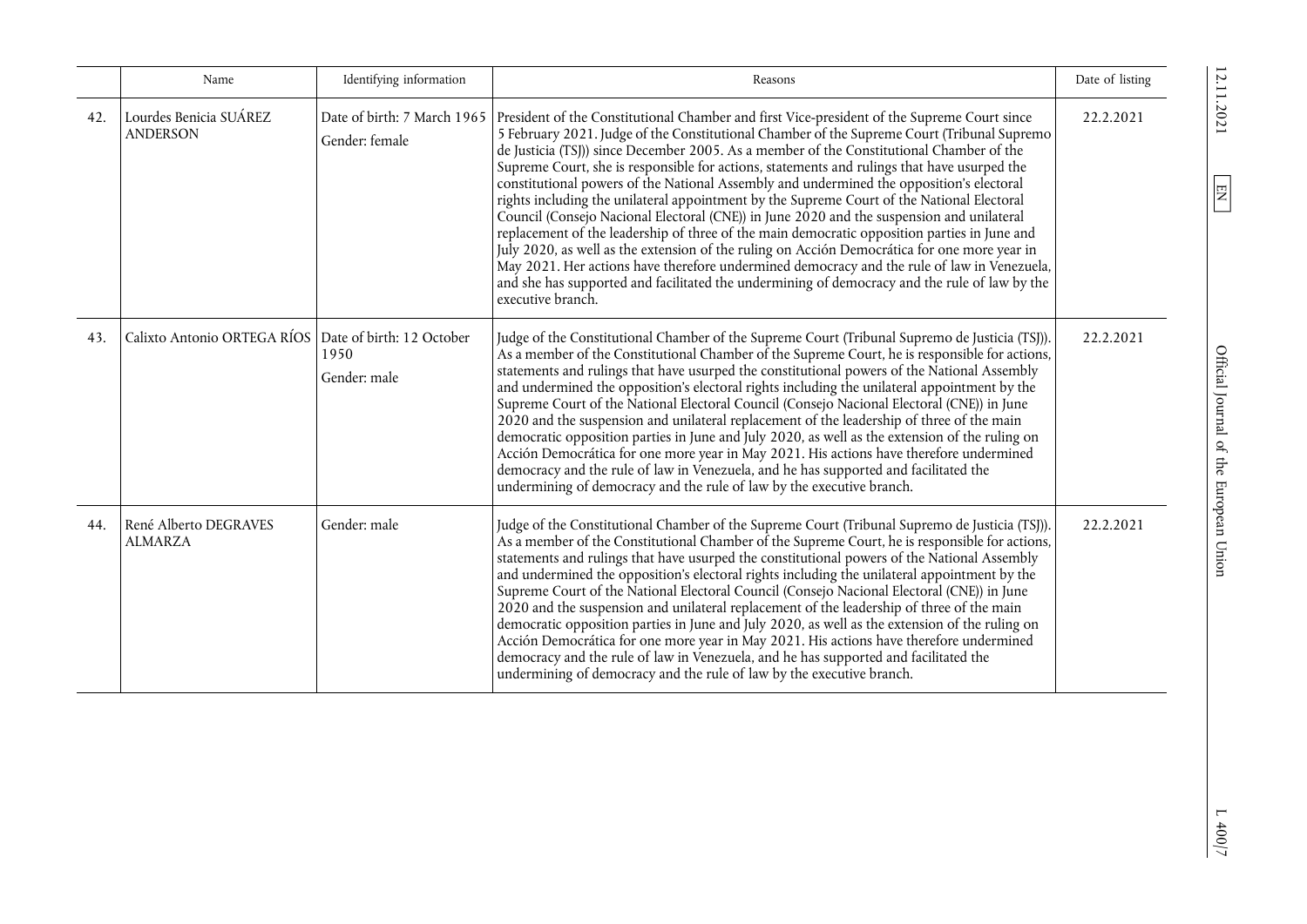|     | Name                                     | Identifying information                                                                                                             | Reasons                                                                                                                                                                                                                                                                                                                                                                                                                                                                                                                                                                                                                                                                                                                                                                                                                                                                                                                                                                                                                                                                                                                                                                                                                                                                                                                                                                               | Date of listing |
|-----|------------------------------------------|-------------------------------------------------------------------------------------------------------------------------------------|---------------------------------------------------------------------------------------------------------------------------------------------------------------------------------------------------------------------------------------------------------------------------------------------------------------------------------------------------------------------------------------------------------------------------------------------------------------------------------------------------------------------------------------------------------------------------------------------------------------------------------------------------------------------------------------------------------------------------------------------------------------------------------------------------------------------------------------------------------------------------------------------------------------------------------------------------------------------------------------------------------------------------------------------------------------------------------------------------------------------------------------------------------------------------------------------------------------------------------------------------------------------------------------------------------------------------------------------------------------------------------------|-----------------|
| 45. | Arcadio DELGADO ROSALES                  | Date of birth: 23 September<br>1954<br>Gender: male                                                                                 | Judge and Vice-President of the Constitutional Chamber of the Supreme Court (Tribunal<br>Supremo de Justicia (TSJ)). As a member of the Constitutional Chamber of the Supreme Court,<br>he is responsible for actions, statements and rulings that have usurped the constitutional powers<br>of the National Assembly and undermined the opposition's electoral rights including the<br>unilateral appointment by the Supreme Court of the National Electoral Council (Consejo<br>Nacional Electoral (CNE)) in June 2020 and the suspension and unilateral replacement of the<br>leadership of three of the main democratic opposition parties in June and July 2020, as well as<br>the extension of the ruling on Acción Democrática for one more year in May 2021. His actions<br>have therefore undermined democracy and the rule of law in Venezuela, and he has supported<br>and facilitated the undermining of democracy and the rule of law by the executive branch.                                                                                                                                                                                                                                                                                                                                                                                                           | 22.2.2021       |
| 46. | Carmen Auxiliadora ZULETA<br>DE MERCHÁN  | Date of birth: 13 December<br>1947<br>Gender: female                                                                                | Judge of the Constitutional Chamber of the Supreme Court (Tribunal Supremo de Justicia (TSJ)).<br>As a member of the Constitutional Chamber of the Supreme Court, she is responsible for<br>actions, statements and rulings that have usurped the constitutional powers of the National<br>Assembly and undermined the opposition's electoral rights including the unilateral appointment<br>by the Supreme Court of the National Electoral Council (Consejo Nacional Electoral (CNE)) in<br>June 2020 and the suspension and unilateral replacement of the leadership of three of the main<br>democratic opposition parties in June and July 2020, as well as the extension of the ruling on<br>Acción Democrática for one more year in May 2021. Her actions have therefore undermined<br>democracy and the rule of law in Venezuela, and she has supported and facilitated the<br>undermining of democracy and the rule of law by the executive branch.                                                                                                                                                                                                                                                                                                                                                                                                                            | 22.2.2021       |
| 47. | Indira Maira ALFONZO<br><b>IZAGUIRRE</b> | Date of birth: 29 April 1968<br>Place of birth: La Guaira (La<br>Guaira State, Venezuela)<br>ID-number: V-6978710<br>Gender: female | President of the Electoral Chamber of the Supreme Court (Tribunal Supremo de Justicia (TSJ))<br>since May 2021. Former chairwoman of the National Electoral Council (Consejo Nacional<br>Electoral (CNE)), appointed on 13 June 2020. Former member of the Electoral Chamber and<br>Plenary Chamber of the Supreme Court (TSJ), Second Vice-Chairwoman of the TSJ from 2015<br>until 24 February 2017, Vice-Chairwoman of the TSJ from 24 February 2017 until 12 June<br>2020. As member of the Electoral Chamber of the TSJ, Alfonzo Izaguirre is responsible for the<br>actions taken against the then newly elected National Assembly in December 2015, resulting in<br>the impossibility for the National Assembly to exert its legislative power. Moreover, she accepted<br>her appointment as the chairwoman of the CNE in June 2020 by the TSJ although this<br>prerogative belongs to the National Assembly. In that role she prepared and supervised the non-<br>democratic elections of the National Assembly held on 6 December 2020 and participated in the<br>change of 30 June 2020 to the electoral norms for those elections, without formally leaving the<br>TSJ (temporary permit to integrate the CNE). After the renewal of the CNE in May 2021, she<br>returned to the TSJ. Her actions have therefore undermined democracy and the rule of law in<br>Venezuela. | 22.2.2021       |

 $E = \frac{1}{2}$  and  $E = \frac{1}{2}$  and  $E = \frac{1}{2}$  and  $E = \frac{1}{2}$  and  $E = \frac{1}{2}$  and  $E = \frac{1}{2}$  and  $E = \frac{1}{2}$  and  $E = \frac{1}{2}$  and  $E = \frac{1}{2}$  and  $E = \frac{1}{2}$  and  $E = \frac{1}{2}$  and  $E = \frac{1}{2}$  and  $E = \frac{1}{2}$  and  $E = \frac{1}{2}$  a Official Journal of the European Union

 $\frac{1}{2}$  400/8

 $\boxed{\text{N} }$ 

12.11.2021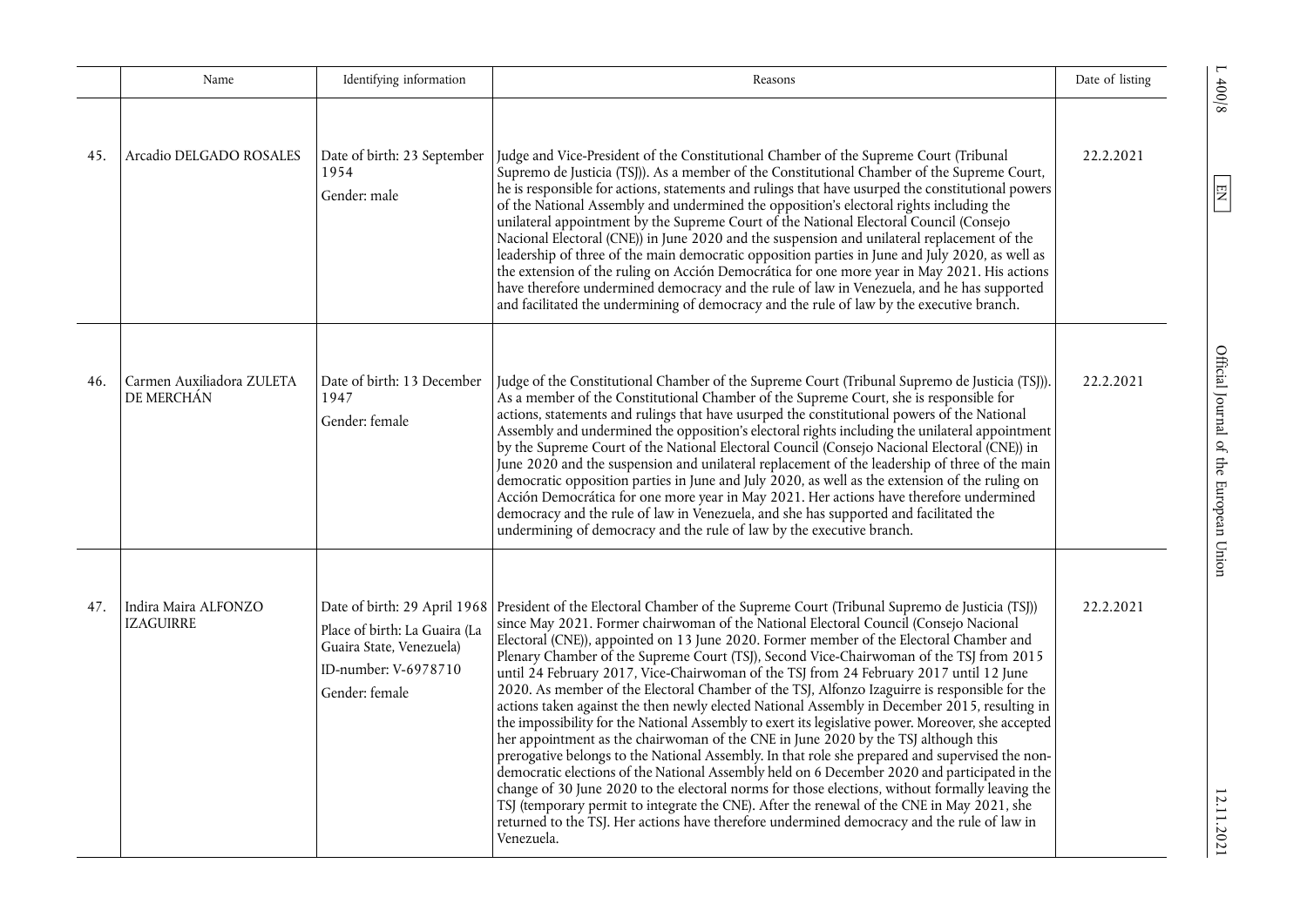|     | Name                                     | Identifying information               | Reasons                                                                                                                                                                                                                                                                                                                                                                                                                                                                                                                                                                                                                                                                                                                                                                                                                                                                                     | Date of listing |
|-----|------------------------------------------|---------------------------------------|---------------------------------------------------------------------------------------------------------------------------------------------------------------------------------------------------------------------------------------------------------------------------------------------------------------------------------------------------------------------------------------------------------------------------------------------------------------------------------------------------------------------------------------------------------------------------------------------------------------------------------------------------------------------------------------------------------------------------------------------------------------------------------------------------------------------------------------------------------------------------------------------|-----------------|
| 48. | Leonardo Enrique MORALES<br><b>POLEO</b> | Gender: male                          | Former Vice-President of the National Electoral Council (Consejo Nacional Electoral (CNE)) and<br>President of the Political Participation and Financing Commission (August 2020–May 2021).<br>Morales Poleo was appointed Vice-President of the CNE and President of the Political<br>Participation and Financing Commission on 7 August 2020 by the Supreme Court (Tribunal<br>Supremo de Justicia (TSJ)) although this prerogative belongs to the National Assembly.<br>Moreover, just prior to his appointment he served in the Advanced Progressive Party (Avanzada<br>Progresista). As member of the CNE, he fully took part in the supervision of the electoral process<br>that led to the non-democratic elections of the National Assembly on 6 December 2020. His<br>actions have therefore undermined democracy and the rule of law in Venezuela.                                | 22.2.2021       |
| 51. | Carlos Ramón Enrique<br>CARVALLO GUEVARA | ID-number: V-10132041<br>Gender: male | President of state enterprise Corporación Ecosocialista Ezequiel Zamora (CORPOEZ) since<br>March 2021. Division General, and Deputy Director of the Directorate-General of Military<br>Counter-Intelligence (Dirección General de Contrainteligencia Militar (DGCIM)) from 21 August<br>2020 until 11 March 2021. Successor of General Rafael Ramón Blanco Marrero. Previously,<br>Carvallo Guevara served for the DGCIM in Los Andes region and held an upper rank position in<br>the Bolivarian National Guard. Responsible for serious human rights violations in Venezuela<br>committed by DGCIM officials under his command. In the recently published findings of the<br>Independent International Fact-Finding Mission on the Bolivarian Republic of Venezuela,<br>DGCIM is characterised as an institution directly responsible for carrying out severe human<br>rights violations. | 22.2.2021       |
| 53. | Carlos Enrique TERÁN<br><b>HURTADO</b>   | ID-number: V-8042567<br>Gender: male  | Brigadier General since 5 July 2019 and head of the Special Directorate of Criminal Investigation<br>of the Directorate-General of Military Counter-Intelligence (Dirección General de<br>Contrainteligencia Militar (DGCIM)) from 2019 until 2021. In previous functions, Brigadier<br>General Terán Hurtado served as head of the police in Falcón state and head of DGCIM in Táchira<br>state. Responsible for serious human rights violations, including cruel and inhumane treatment<br>of detainees, committed by DGCIM officials under his command. In the detailed findings of the<br>Independent International Fact-Finding Mission on the Bolivarian Republic of Venezuela,<br>Brigadier General Terán Hurtado is specifically pointed out as one of the responsible actors, and<br>is linked to the captain de la Sotta case.                                                    | 22.2.2021       |

 $\frac{1}{2}$  400/9